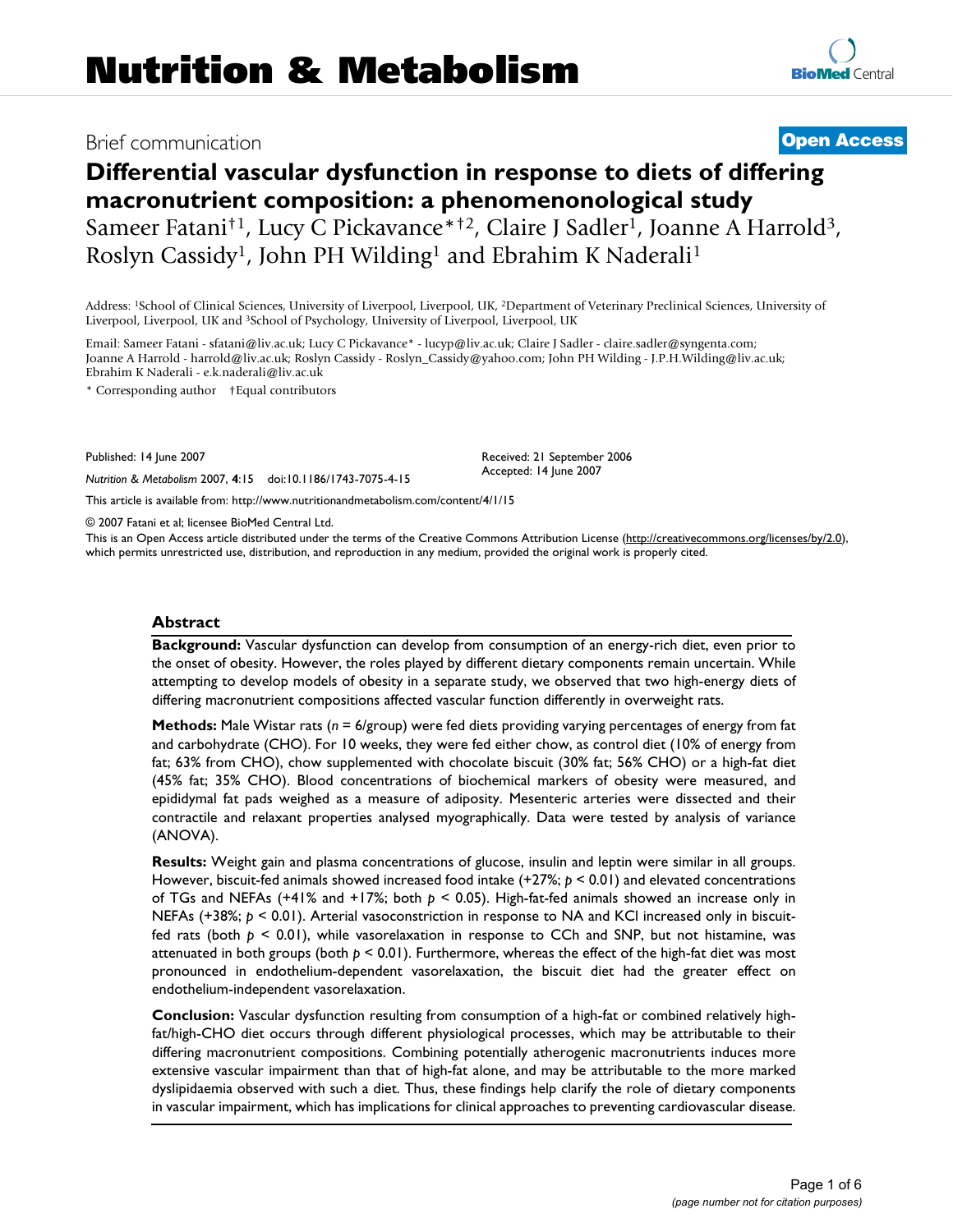| <b>Diet</b> | <b>Total CHO</b> | <b>Complex CHO</b> | Simple CHO | <b>Total Fat</b> | <b>Saturated fat</b> | MUFA | <b>PUFA</b> | Total protein |
|-------------|------------------|--------------------|------------|------------------|----------------------|------|-------------|---------------|
| Chow        | 63.0             | 57.7               | 5.3        | 10.3             |                      | 3.0  | 5.6         | 28. I         |
| 'Biscuit'   | 55.9             | 37.2               | 18.7       | 30.0             | 12.9                 | 10.6 | 5.4         | 15.0          |
| High-fat    | 35.0             | 16.9               | 16.9       | 45.0             | 39.I                 | 0.0  | 5.5         | 20.0          |

**Table 1: Dietary breakdown of macronutrients (% of energy)**

# **Background**

The link between obesity and vascular dysfunction is wellestablished [1-8], but its causes remain uncertain. Of the circulating factors increased in obesity – including leptin, insulin, NEFAs and TGs [5,6,9-14] – only the latter two are raised by short-term high-energy feeding (prior to obesity onset), suggesting they may play the more critical role [15- 18]. Dissecting out the relative importance of dietary macronutrients in atherogenic dyslipidaemia is complex [19], but it is believed that carbohydrate plays the primary role by stimulating insulin secretion, downstream of which fatty acid metabolism is determined [20,21]. The mechanisms by which these dietary constituents' effects alter vascular function, particularly in animal models, is less clear, although some attempts have been made by different methods in humans [16,22]. In view of this, we took the opportunity to investigate these mechanisms during an exploratory study in which we compared a number of high-energy diets for their abilities to induce weight gain in rats.

# **Methods**

Male Wistar rats (192  $\pm$  4 g) were fed diets of differing compositions for 10 weeks (*n* = 6/group). Controls received standard chow (CRM Biosure, Cambridge, UK; 'chow'group). One experimental group received chow supplemented with chocolate biscuit (McVitie's 'Hob-Nobs', Ashby de la Zouch, Leics, UK; 'biscuit' group), and the other received a fat-enriched diet (Research Diets, Inc, New Brunswick, NJ, USA; 'high-fat' group; Table 1). Food intake was measured daily and body weight weekly.

At termination, fasting blood samples were collected and plasma glucose, NEFA and TG concentrations determined by diagnostic kit, and insulin and leptin by RIA. A single

**Table 2: Body weight, energy intake and metabolic parameters**

epididymal fat pad was dissected from each animal and weighed as a measure of adiposity. Length-tension characteristics of mesenteric arteries (6/rat) were determined, followed by evaluation of arterial contractility and relaxation, as described previously [18].

Before statistical analysis, vascular reactivity data were quantified as AUC. Experimental groups were compared on all parameters to controls by one-way ANOVA followed by *post hoc* analysis.

# **Results**

Biscuit-fed rats showed a higher daily energy intake and increased TG concentrations. The high-fat diet increased NEFAs by twice the proportion of the biscuit diet. There were non-significant rises in body weight and epididymal fat mass on both experimental diets, but neither affected glucose, insulin or leptin concentrations (Table 2).

The experimental diets did not alter vessel diameter (data not shown; both *p* > 0.05 *vs* chow). Both KCl and NA, however, increased vasoconstriction in the biscuit group (*p* < 0.01 and *p* < 0.001), but had no effect in the high-fat group (both  $p > 0.05$ ; Fig. 1).

In response to cumulative addition of CCh (10 nM-100 µM), NA-pre-constricted arteries from biscuit- and highfat-fed rats displayed a significant rightward shift of concentration-response curves, compared with controls ( $EC_{50}$ biscuit:  $0.28 \pm 0.01$ ; high-fat:  $0.52 \pm 0.04$  µM; both  $p <$ 0.001 *vs* chow: 0.11 ± 0.01 µM; Fig. 2a). Maximal vasorelaxation to 100 µM CCh was reduced by 13% in both biscuit- and high-fat-fed rats (both *p* < 0.01 *vs* chow-fed), but was more attenuated in the latter at lower CCh concentra-

|                            | Chow            | <b>Biscuit</b>    | High-fat          |
|----------------------------|-----------------|-------------------|-------------------|
| Daily energy intake (kJ/d) | $361 \pm 15$    | $459 \pm 14$ **   | $390 \pm 13$      |
| Body weight gain (g)       | $299 \pm 22$    | $347 \pm 15$      | $339 \pm 22$      |
| Epididymal fat mass (g)    | $4.5 \pm 0.6$   | $7.7 \pm 0.8$     | $6.6 \pm 2.2$     |
| Glucose (mM)               | $9.8 \pm 1.0$   | $8.9 \pm 1.7$     | $9.3 \pm 1.0$     |
| Insulin ( $\mu$ U/ml)      | $22.2 \pm 2.6$  | $21.1 \pm 1.2$    | $19.4 \pm 1.6$    |
| Leptin (ng/ml)             | $5.3 \pm 0.9$   | $6.3 \pm 0.3$     | $5.9 \pm 0.4$     |
| Triglycerides (mg/dL)      | $89.4 \pm 4.8$  | $126.5 \pm 10.1*$ | $77.7 \pm 3.6$    |
| NEFAs (mM)                 | $0.29 \pm 0.01$ | $0.34 \pm 0.01*$  | $0.40 \pm 0.02**$ |

\**p* < 0.05; \*\**p* < 0.01 *vs* chow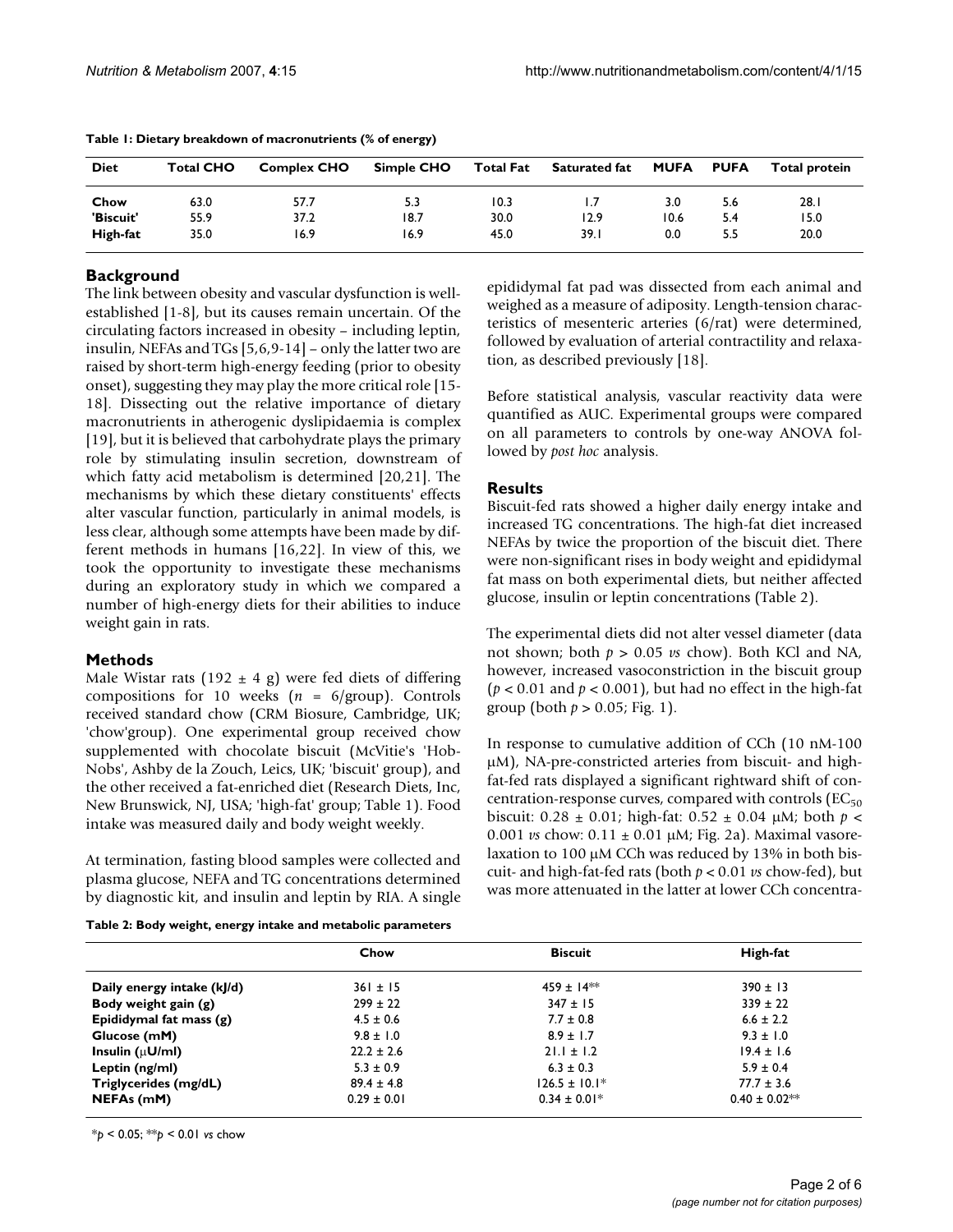



tions (3.16–316 nM; *p* < 0.01 *vs* biscuit; Fig. 2a). Histamine-induced vasorelaxation was similar in all groups (Fig. 2b).

The endothelium-independent vasodilator, SNP, also induced concentration-dependent vasorelaxation in arteries from all groups, the curves shifted to the right in the biscuit- and high-fat-fed groups (EC<sub>50</sub> biscuit:  $1.58 \pm 0.02$ ; high-fat: 0.24 ± 0.01; both *p* ≤ 0.01 *vs* chow: 0.13 ± 0.02). However, maximum SNP-induced responses were similar in all groups. Compared with the chow- and high-fat-fed groups, SNP-induced relaxation in biscuit-fed rats was attenuated by more than 2-fold (both  $p < 0.001$ ). Attenuation of SNP responses was also significant, though less pronounced, in high-fat-fed animals (*vs* control: *p* < 0.05; Fig. 2c).

#### **Discussion**

This study confirms previous observations that highenergy diets lead to vascular dysfunction [5,6,17,18,23,24]. The high-fat and biscuit diets induced similar degrees of modest weight gain and adiposity despite different macronutrient compositions, suggesting



**Figure 2** Arterial relaxation.

these account for the differences observed in vascular reactivity. The biscuit diet had a detrimental effect on both vasoconstriction, and -relaxation, whereas the high-fat diet affected only the latter. The attenuation of vasorelaxation in response to the cGMP-mediated actions of both CCh and SNP shows that this effect of both diets is mediated through both endothelium and vascular smooth muscle. Consumption of other high-energy diets has shown this dual process [5,17,18], although some such diets exert their effects only through one mechanism [23], further highlighting the specificity of effects depending on dietary components. The failure of either diet to alter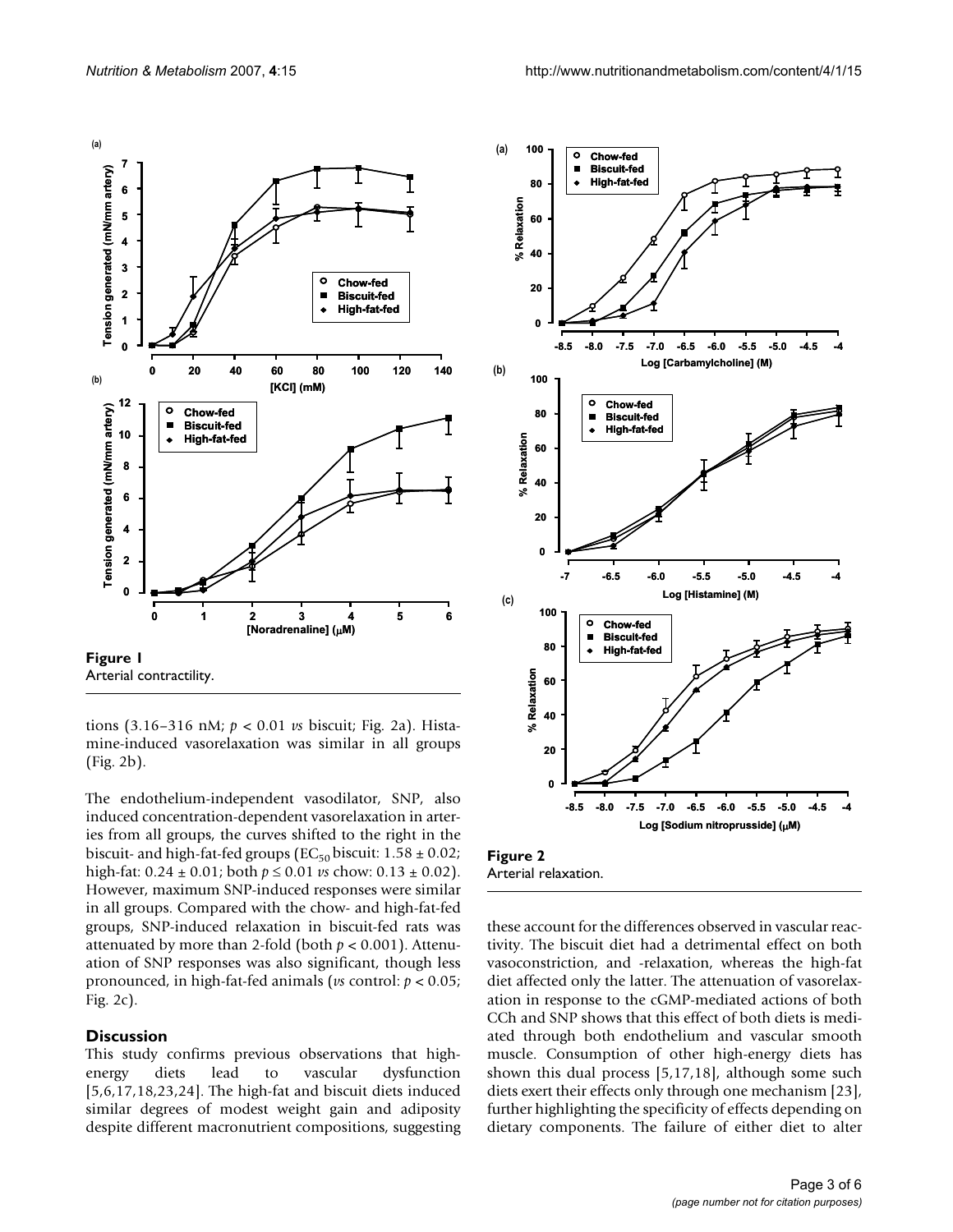cAMP-mediated vasorelaxation (i.e., histamine-induced responses) also appears to be a common feature of highenergy diets [17,18].

Intriguingly, the degree of abnormality seen in both endothelium- and smooth muscle-mediated vasodilation also differed according to diet. CCh-induced vasorelaxation was more severely attenuated by the high-fat diet, and the SNP response more so by the biscuit diet. These findings suggest that different dietary components affect vasorelaxation by different processes, that a diet high in fat has greater deleterious effects on the arterial endothelial lining, whereas a diet relatively rich in carbohydrate *and* fat largely compromises the vascular smooth muscle. There is substantial supporting evidence that dietary components play a role in vascular function. Humans and animals fed diets high in fat, particularly saturated fat [19,24- 26], show endothelial abnormalities. On the other hand, reports of the protective effects of high-carbohydrate (lowsaturated fat) diets and diets high in unsaturated fats are contentious [16,19,22,27,28]. The biscuit diet, although lower in both total and saturated fat than the high-fat diet, contained a significantly greater amount of MUFAs. Although these are associated with improved cardiovascular risk [27,29], at high levels they can acutely impair endothelial function [16]. Recent reviews of the literature note that stimulation of insulin release by increased carbohydrates promotes adipogenesis, weight gain and atherogenesis, all associated with the metabolic syndrome [19,28,30]. The biscuit diet was higher in overall carbohydrate content than the high-fat diet, and it may be this, in combination with relatively high fat content, that accounts for its more detrimental effects. The relatively lower saturated fat and higher carbohydrate content may also be more palatable and account for the increased daily intake in the biscuit-fed animals, and, hence, epididymal adiposity (though short of significance) and overall greater hyperlipidaemia. This would have to be more carefully analysed in future, however, by matching intake volume and overall energy content between groups. An adipocentric view would suggest that the increased adiposity *per se* of biscuit-fed animals is critically linked with the worsened vascular defects in this group, with excessive fat mass in this depot resulting in fat cell dysfunction, which in turn contributes to the metabolic disorders that increase the risk of atherosclerosis [31].

High-carbohydrate meals may also stimulate sympathetic nervous system activity *in vivo* [32], and counteract insulin-induced vasodilation. Although fasting insulin levels were similar in all groups, it is possible that differences in post-prandial insulin (which would be expected to be higher in rats fed a carbohydrate-enriched diet and resulting adipogenesis) and then raised plasma TGs, resulting in part from *de novo* lipogenesis, may account for the vascular differences. Indeed, hypertriglyceridaemia is a recognized atherogenic risk factor (e.g., [5,19,33]). This can be the case even in the absence of insulin resistance [5] or symptoms of atherosclerosis [34]. Although our animal model did not adequately mimic human obesity in terms of weight gain and some of its metabolic disturbances – probably due in part to a lack of statistical power – it remains predictive of vascular dysfunction in the absence of these and therefore further highlights the insidiousness of the disorder.

Finally, although % energy derived from protein was lower in both biscuit and high-fat diets compared to chow, the total average daily protein intake was similar (67 g and 78 g/day, respectively; biscuit *vs* high-fat: *p* > 0.05). Hence, it is unlikely that protein deficiency explains the differences in vascular function. Dietary antioxidant levels may also play a role (e.g., [35,36]), but it is not possible to comment further on these as they were not measured.

# **Conclusion**

The limitations of this study, therefore, revolve around the fact that the nutrient contents of the diets were not sufficiently controlled to draw very precise conclusions regarding their comparative effects. We cannot know whether their differential effects on vascular function were direct effects of nutrient content or indirect effects of resulting adiposity and/or circulating lipids. However, this study does show that high-energy diets of varying compositions can induce vascular dysfunction to varying degrees in the rat via mechanisms involving different layers of the vascular wall. The combination of high-fat and high-carbohydrate diets may be particularly damaging, possibly through increased hyperlipidaemia.

# **Abbreviations**

ANOVA: analysis of variance

- AUC: area under the curve
- CCh: carbamylcholine
- CHO: carbohydrate
- KCl: potassium chloride
- MUFA: monounsaturated fatty acid
- NA: noradrenaline
- NEFA: non-esterified fatty acid
- PUFA: polyunsaturated fatty acid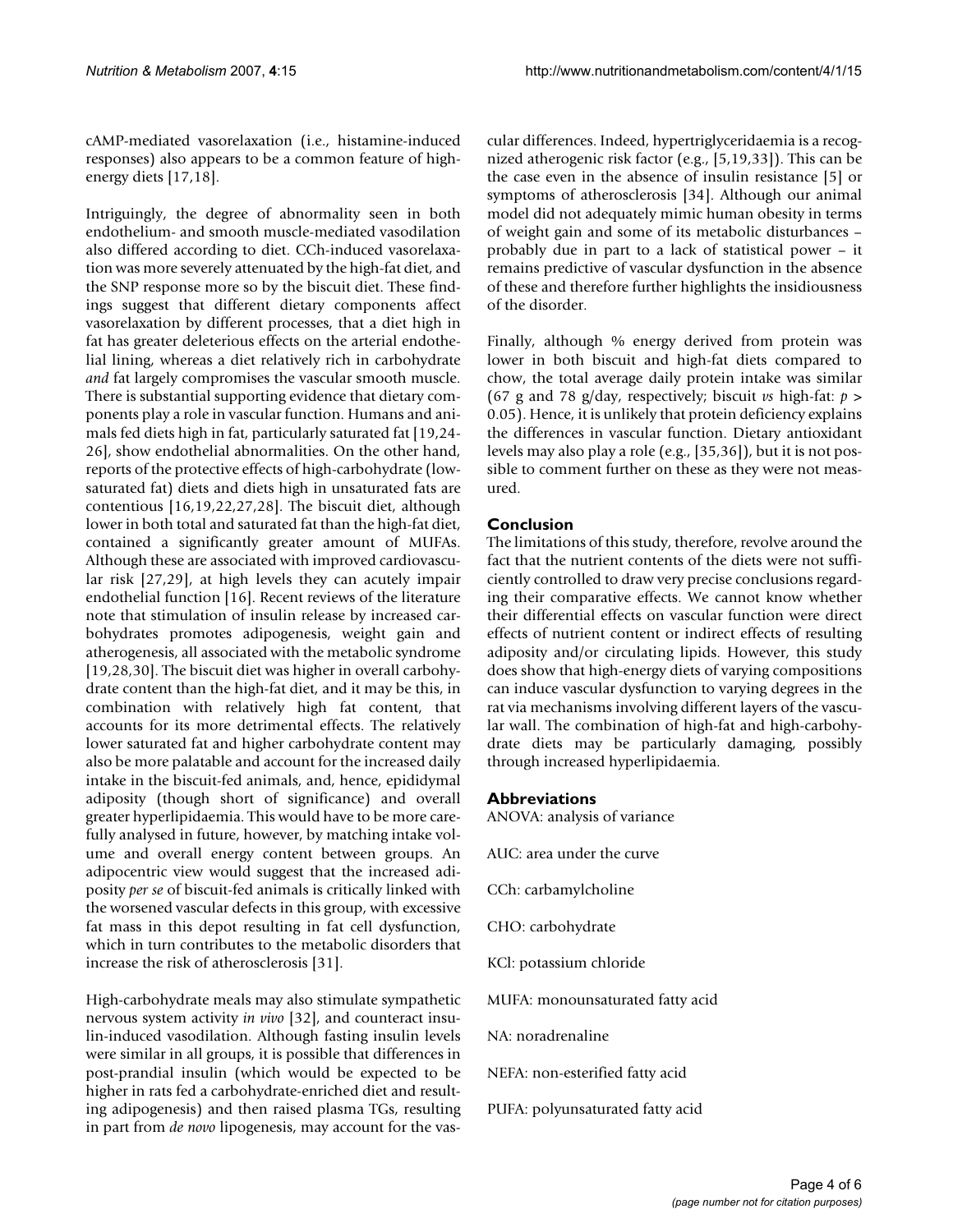RIA: radioimmunoassay

TG: triglyceride

SNP: sodium nitroprusside

## **Competing interests**

The author(s) declare that they have no competing interests.

# **Authors' contributions**

SF carried out the myography and participated in tissue collection, statistical analysis and drafting of the manuscript.

LCP calculated the diet composition and participated in data collection, tissue sampling, statistical analysis and drafting of the manuscript.

CJS participated in data collection, tissue sampling and statistical analysis, and carried out metabolic assays.

JAH participated in data collection, tissue sampling and statistical analysis, and carried out metabolic assays.

RC participated in data collection and tissue sampling.

JPHW participated in drafting of the manuscript.

EKNA participated in the conception and design of the vascular study, the myography and in drafting of the manuscript.

All authors read and approved the final manuscript.

# **Acknowledgements**

We thank the staff of the Biomedical Services Unit, University of Liverpool, for their conscientious care of the animals and Dr. Joanne Elliott for her assistance with data collection and tissue sampling. This study was supported in part by a grant from the British Heart Foundation (FS/02/002). EKN is a BHF research fellow.

### **References**

- 1. Lakka HM, Lakka TA, Tuomilehto J, Salonen JT: **[Abdominal obesity](http://www.ncbi.nlm.nih.gov/entrez/query.fcgi?cmd=Retrieve&db=PubMed&dopt=Abstract&list_uids=11977996) [is associated with increased risk of acute coronary events in](http://www.ncbi.nlm.nih.gov/entrez/query.fcgi?cmd=Retrieve&db=PubMed&dopt=Abstract&list_uids=11977996) [men.](http://www.ncbi.nlm.nih.gov/entrez/query.fcgi?cmd=Retrieve&db=PubMed&dopt=Abstract&list_uids=11977996)** *Eur Heart J* 2002, **23(9):**706-713.
- 2. Arcaro G, Zamboni M, Rossi L, Turcato E, Covi G, Armellini F, Bosello O, Lechi A: **Body fat distribution predicts the degree of endothelial dysfunction in uncomplicated obesity.** *Int J Obes* 1999, **23:**936-942.
- 3. Cowan GS, Defibaugh N, White T, Hiler ML, Somes G: **[Aorta and](http://www.ncbi.nlm.nih.gov/entrez/query.fcgi?cmd=Retrieve&db=PubMed&dopt=Abstract&list_uids=10775909) [iliac arterial sizes in pre-operative morbidly obese patients:](http://www.ncbi.nlm.nih.gov/entrez/query.fcgi?cmd=Retrieve&db=PubMed&dopt=Abstract&list_uids=10775909) [a preliminary report.](http://www.ncbi.nlm.nih.gov/entrez/query.fcgi?cmd=Retrieve&db=PubMed&dopt=Abstract&list_uids=10775909)** *Obes Surg* 1991, **1:**155-159.
- 4. Dobrian AD, Davies MJ, Prewitt RL, Lauterio TJ: **[Development of](http://www.ncbi.nlm.nih.gov/entrez/query.fcgi?cmd=Retrieve&db=PubMed&dopt=Abstract&list_uids=10775577) [hypertension in a rat model of diet-induced obesity.](http://www.ncbi.nlm.nih.gov/entrez/query.fcgi?cmd=Retrieve&db=PubMed&dopt=Abstract&list_uids=10775577)** *Hypertension* 2000, **35(4):**1009-1015.
- 5. Naderali EK, Brown MJ, Pickavance LC, Wilding JPH, Doyle PJ, Williams G: **[Dietary obesity in the rat induces endothelial dys](http://www.ncbi.nlm.nih.gov/entrez/query.fcgi?cmd=Retrieve&db=PubMed&dopt=Abstract&list_uids=11672455)[function without causing insulin resistance: a possible role of](http://www.ncbi.nlm.nih.gov/entrez/query.fcgi?cmd=Retrieve&db=PubMed&dopt=Abstract&list_uids=11672455) [triacylglycerols.](http://www.ncbi.nlm.nih.gov/entrez/query.fcgi?cmd=Retrieve&db=PubMed&dopt=Abstract&list_uids=11672455)** *Clin Sci* 2001, **101:**499-506.
- 6. Naderali EK, Pickavance LC, Wilding JPH, Williams G: **[Diet-induced](http://www.ncbi.nlm.nih.gov/entrez/query.fcgi?cmd=Retrieve&db=PubMed&dopt=Abstract&list_uids=11352779) [endothelial dysfunction in the rat is independent of the](http://www.ncbi.nlm.nih.gov/entrez/query.fcgi?cmd=Retrieve&db=PubMed&dopt=Abstract&list_uids=11352779) [degree of increase in total body weight.](http://www.ncbi.nlm.nih.gov/entrez/query.fcgi?cmd=Retrieve&db=PubMed&dopt=Abstract&list_uids=11352779)** *Clin Sci* 2001, **100:**635-641.
- 7. Perticone F, Ceravolo R, Candigliota M, Ventura G, Iacopino S, Sinopoli F, Mattioli PL: **[Obesity and body fat distribution induce](http://www.ncbi.nlm.nih.gov/entrez/query.fcgi?cmd=Retrieve&db=PubMed&dopt=Abstract&list_uids=11147782) [endothelial dysfunction by oxidative stress: protective effect](http://www.ncbi.nlm.nih.gov/entrez/query.fcgi?cmd=Retrieve&db=PubMed&dopt=Abstract&list_uids=11147782) [of vitamin C.](http://www.ncbi.nlm.nih.gov/entrez/query.fcgi?cmd=Retrieve&db=PubMed&dopt=Abstract&list_uids=11147782)** *Diabetes* 2001, **50(1):**159-165.
- 8. Steinberg HO, Chaker H, Leaming R, Johnson A, Brechtel G, Baron AD: **[Obesity/insulin resistance is associated with endothelial](http://www.ncbi.nlm.nih.gov/entrez/query.fcgi?cmd=Retrieve&db=PubMed&dopt=Abstract&list_uids=8647954) [dysfunction. Implications for the syndrome of insulin resist](http://www.ncbi.nlm.nih.gov/entrez/query.fcgi?cmd=Retrieve&db=PubMed&dopt=Abstract&list_uids=8647954)[ance.](http://www.ncbi.nlm.nih.gov/entrez/query.fcgi?cmd=Retrieve&db=PubMed&dopt=Abstract&list_uids=8647954)** *J Clin Invest* 1996, **97(11):**2601-2610.
- 9. Despres JP, Lamarche B, Mauriege P, Cantin B, Dagenais GR, Moorjani S, Lupien PJ: **[Hyperinsulinemia as an independent risk factor](http://www.ncbi.nlm.nih.gov/entrez/query.fcgi?cmd=Retrieve&db=PubMed&dopt=Abstract&list_uids=8596596) [for ischemic heart disease.](http://www.ncbi.nlm.nih.gov/entrez/query.fcgi?cmd=Retrieve&db=PubMed&dopt=Abstract&list_uids=8596596)** *N Engl J Med* 1996, **334(15):**952-958.
- 10. Glueck CJ, Lang JE, Tracy T, Sieve-Smith L, Wang P: **[Contribution](http://www.ncbi.nlm.nih.gov/entrez/query.fcgi?cmd=Retrieve&db=PubMed&dopt=Abstract&list_uids=10582554) of fasting hyperinsulinemia to prediction of atherosclerotic [cardiovascular disease status in 293 hyperlipidemic patients.](http://www.ncbi.nlm.nih.gov/entrez/query.fcgi?cmd=Retrieve&db=PubMed&dopt=Abstract&list_uids=10582554)** *Metabolism* 1999, **48(11):**1437.
- 11. Steinberg HO, Tarshoby M, Monestel R, Hook G, Cronin J, Johnson A, Bayazeed B, Baron AD: **[Elevated circulating free fatty acid](http://www.ncbi.nlm.nih.gov/entrez/query.fcgi?cmd=Retrieve&db=PubMed&dopt=Abstract&list_uids=9276741) [levels impair endothelium-dependent vasodilation.](http://www.ncbi.nlm.nih.gov/entrez/query.fcgi?cmd=Retrieve&db=PubMed&dopt=Abstract&list_uids=9276741)** *J Clin Invest* 1997, **100(5):**1230-1239.
- 12. Soderberg S, Ahren B, Jansson JH, Johnson O, Hallmans G, Asplund K, Olsson T: **[Leptin is associated with increased risk of myo](http://www.ncbi.nlm.nih.gov/entrez/query.fcgi?cmd=Retrieve&db=PubMed&dopt=Abstract&list_uids=10583712)[cardial infarction.](http://www.ncbi.nlm.nih.gov/entrez/query.fcgi?cmd=Retrieve&db=PubMed&dopt=Abstract&list_uids=10583712)** *J Intern Med* 1999, **246(4):**409-418.
- 13. Tkac I, Kimball BP, Lewis G, Uffelman K, Steiner G: **[The severity of](http://www.ncbi.nlm.nih.gov/entrez/query.fcgi?cmd=Retrieve&db=PubMed&dopt=Abstract&list_uids=9437215) coronary atherosclerosis in type 2 diabetes mellitus is [related to the number of circulating triglyceride-rich lipo](http://www.ncbi.nlm.nih.gov/entrez/query.fcgi?cmd=Retrieve&db=PubMed&dopt=Abstract&list_uids=9437215)[protein particles.](http://www.ncbi.nlm.nih.gov/entrez/query.fcgi?cmd=Retrieve&db=PubMed&dopt=Abstract&list_uids=9437215)** *Arterioscler Thromb Vasc Biol* 1997, **17(12):**3633-3638.
- 14. Wallace AM, McMahon AD, Packard CJ, Kelly A, Shepherd J, Gaw A, Sattar N: **[Plasma leptin and the risk of cardiovascular disease](http://www.ncbi.nlm.nih.gov/entrez/query.fcgi?cmd=Retrieve&db=PubMed&dopt=Abstract&list_uids=11748099) [in the West of Scotland Coronary Prevention Study](http://www.ncbi.nlm.nih.gov/entrez/query.fcgi?cmd=Retrieve&db=PubMed&dopt=Abstract&list_uids=11748099) [\(WOSCOPS\).](http://www.ncbi.nlm.nih.gov/entrez/query.fcgi?cmd=Retrieve&db=PubMed&dopt=Abstract&list_uids=11748099)** *Circulation* 2001, **104(25):**3052-3056.
- 15. Ota T, Takamura T, Hirai N, Kobayashi K: **[Preobesity in World](http://www.ncbi.nlm.nih.gov/entrez/query.fcgi?cmd=Retrieve&db=PubMed&dopt=Abstract&list_uids=12087037) [Health Organization classification involves the Metabolic](http://www.ncbi.nlm.nih.gov/entrez/query.fcgi?cmd=Retrieve&db=PubMed&dopt=Abstract&list_uids=12087037) [Syndrome in Japanese.](http://www.ncbi.nlm.nih.gov/entrez/query.fcgi?cmd=Retrieve&db=PubMed&dopt=Abstract&list_uids=12087037)** *Diabetes Care* 2002, **25(7):**1252-1253.
- 16. Ong PJL, Dean TS, Hayward CS, Monica PLD, Sanders TAB, Collins P: **Effect of fat and carbohydrate consumption on endothelial function.** *The Lancet* **354(9196):**2134.
- 17. Naderali EK, Williams G: **[Effects of short-term feeding of a](http://www.ncbi.nlm.nih.gov/entrez/query.fcgi?cmd=Retrieve&db=PubMed&dopt=Abstract&list_uids=11903487) [highly palatable diet on vascular reactivity in rats.](http://www.ncbi.nlm.nih.gov/entrez/query.fcgi?cmd=Retrieve&db=PubMed&dopt=Abstract&list_uids=11903487)** *Eur J Clin Invest* 2001, **31(12):**1024-1028.
- 18. Naderali EK, Williams G: **[Prolonged endothelial-dependent and](http://www.ncbi.nlm.nih.gov/entrez/query.fcgi?cmd=Retrieve&db=PubMed&dopt=Abstract&list_uids=12535737) [-independent arterial dysfunction induced in the rat by](http://www.ncbi.nlm.nih.gov/entrez/query.fcgi?cmd=Retrieve&db=PubMed&dopt=Abstract&list_uids=12535737) [short-term feeding with a high-fat, high-sucrose diet.](http://www.ncbi.nlm.nih.gov/entrez/query.fcgi?cmd=Retrieve&db=PubMed&dopt=Abstract&list_uids=12535737)** *Atherosclerosis* 2003, **166(2):**253-9.
- 19. German JB, Dillard CJ: **[Saturated fats: what dietary intake?](http://www.ncbi.nlm.nih.gov/entrez/query.fcgi?cmd=Retrieve&db=PubMed&dopt=Abstract&list_uids=15321792)** *Am J Clin Nutr* 2004, **80(3):**550-559.
- 20. Marsset-Baglieri A, Fromentin G, Tome D, Bensaid A, Makkarios L, Even PC: **[Increasing the Protein Content in a Carbohydrate-](http://www.ncbi.nlm.nih.gov/entrez/query.fcgi?cmd=Retrieve&db=PubMed&dopt=Abstract&list_uids=15465761)[Free Diet Enhances Fat Loss during 35% but Not 75% Energy](http://www.ncbi.nlm.nih.gov/entrez/query.fcgi?cmd=Retrieve&db=PubMed&dopt=Abstract&list_uids=15465761) [Restriction in Rats.](http://www.ncbi.nlm.nih.gov/entrez/query.fcgi?cmd=Retrieve&db=PubMed&dopt=Abstract&list_uids=15465761)** *J Nutr* 2004, **134(10):**2646-2652.
- 21. Krauss RM, Blanche PJ, Rawlings RS, Fernstrom HS, Williams PT: **[Separate effects of reduced carbohydrate intake and weight](http://www.ncbi.nlm.nih.gov/entrez/query.fcgi?cmd=Retrieve&db=PubMed&dopt=Abstract&list_uids=16685042) [loss on atherogenic dyslipidemia.](http://www.ncbi.nlm.nih.gov/entrez/query.fcgi?cmd=Retrieve&db=PubMed&dopt=Abstract&list_uids=16685042)** *Am J Clin Nutr* 2006, **83(5):**1025-1031.
- 22. Keogh JB, Grieger JA, Noakes M, Clifton PM: **[Flow-mediated dila](http://www.ncbi.nlm.nih.gov/entrez/query.fcgi?cmd=Retrieve&db=PubMed&dopt=Abstract&list_uids=15774905)[tation is impaired by a high-saturated fat diet but not by a](http://www.ncbi.nlm.nih.gov/entrez/query.fcgi?cmd=Retrieve&db=PubMed&dopt=Abstract&list_uids=15774905) [high-carbohydrate diet.](http://www.ncbi.nlm.nih.gov/entrez/query.fcgi?cmd=Retrieve&db=PubMed&dopt=Abstract&list_uids=15774905)** *Arterioscler Thromb Vasc Biol* 2005, **25(6):**1274-1279.
- 23. Naderali EK, Fatani S: **[The effects of fenofibrate on metabolic](http://www.ncbi.nlm.nih.gov/entrez/query.fcgi?cmd=Retrieve&db=PubMed&dopt=Abstract&list_uids=16165124) [and vascular changes induced by chocolate-supplemented](http://www.ncbi.nlm.nih.gov/entrez/query.fcgi?cmd=Retrieve&db=PubMed&dopt=Abstract&list_uids=16165124) [diet in the rat.](http://www.ncbi.nlm.nih.gov/entrez/query.fcgi?cmd=Retrieve&db=PubMed&dopt=Abstract&list_uids=16165124)** *Eur J Pharmacol* 2005, **521(1-3):**99-104.
- 24. Vogel MDRA, Corretti MDMC, Plotnick MDGD: **[Effect of a single](http://www.ncbi.nlm.nih.gov/entrez/query.fcgi?cmd=Retrieve&db=PubMed&dopt=Abstract&list_uids=9036757) [high-fat meal on endothelial function in healthy subjects.](http://www.ncbi.nlm.nih.gov/entrez/query.fcgi?cmd=Retrieve&db=PubMed&dopt=Abstract&list_uids=9036757)** *Am J Cardiol* 1997, **79(3):**350-4.
- 25. Seo T, Qi K, Chang C, Liu Y, Worgall TS, Ramakrishnan R, Deckelbaum RJ: **[Saturated fat-rich diet enhances selective uptake of](http://www.ncbi.nlm.nih.gov/entrez/query.fcgi?cmd=Retrieve&db=PubMed&dopt=Abstract&list_uids=16041409) [LDL cholesteryl esters in the arterial wall.](http://www.ncbi.nlm.nih.gov/entrez/query.fcgi?cmd=Retrieve&db=PubMed&dopt=Abstract&list_uids=16041409)** *J Clin Invest* 2005, **115(8):**2214-2222.
- 26. Verhamme P, Quarck R, Hao H, Knaapen M, Dymarkowski S, Bernar H, Van Cleemput J, Janssens S, Vermylen J, Gabbiani G: **[Dietary cho](http://www.ncbi.nlm.nih.gov/entrez/query.fcgi?cmd=Retrieve&db=PubMed&dopt=Abstract&list_uids=12237174)[lesterol withdrawal reduces vascular inflammation and](http://www.ncbi.nlm.nih.gov/entrez/query.fcgi?cmd=Retrieve&db=PubMed&dopt=Abstract&list_uids=12237174)**